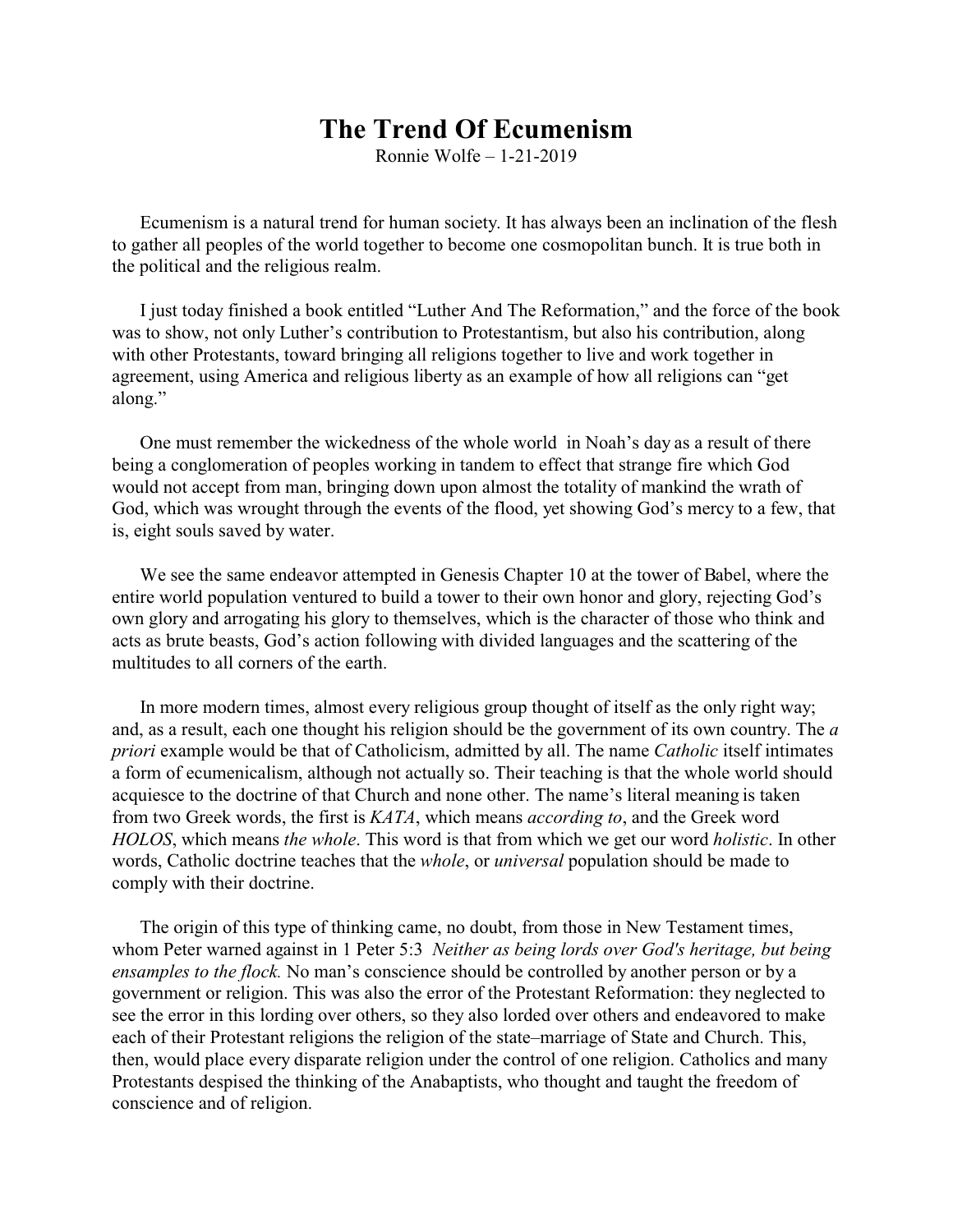Ephesians 4:3 is used many times to vindicate the idea of ecumenism, a word which means "the entire inhabited world." The verse says, Ephesians 4:3 *Endeavouring to keep the unity of the Spirit in the bond of peace.* But peace is never to be sought at the expense of truth. In ecumenism, that is exactly what must happen. In Scripture, this unity of the Spirit and this bond of peace is to be kept in the local church (Ephesus was a local church), not in a worldwide church with conflicting doctrines and spurious leadership.

Another verse that is used to substantiate the claims of the ecumenical movement is Matthew 24:14 *And this gospel of the kingdom shall be preached in all the world for a witness unto all nations; and then shall the end come.* The error here is found in the phrase *this gospel*. In the ecumenical realm many times *another gospel* is preached, or a mixture of gospels is allowed. But there is only one gospel, as we know.

The modern Ecumenical Movement, most say, began in 1910. Wikipedia has an article on this movement stating "The 1910 World Missionary Conference, or the Edinburgh Missionary Conference, was held on 14 to 23 June, 1910. Some have seen it as both the culmination of nineteenth-century Protestant Christian missions and the formal beginning of the modern Protestant Christian ecumenical movement, after a sequence of interdenominational meetings that can be traced back as far as 1854."

An article reprinted in The Sword Of The Lord this week states the following:

## **The Parliament Of The World's Religions International Interfaith Movement Convenes**

In 1893, during the World's Columbian Exposition in Chicago, thousands gathered over 17 days in September to witness a "*World's parliament of Religions*." For many Americans, it was their first encounter with Hindus, Sikhs, Buddhists, Muslims, Jews and other people of non-Christian faith . . . According to the organizers, the Parliament would "bring about a real fraternity of nations and unite the enlightened peoples of the whole earth in a general cooperation for the attainment of the great ends for which human society is organized." They would "unite all religion against all irreligion" and secure "the coming unity of mankind in the service of God and man."

This year (2018) on the 125<sup>th</sup> anniversary of the original meeting, thousands of people gathered in Toronto, Canada, over seven days in November, to continue the work of building religious fraternity . . . .

In Toronto, the thousands of attendees (nearly 10,000, according to the organizers) were a mixture of the world's religions . . . from the Catholic Archdiocese of Toronto and the American Sikh Council to the Alliance for Inclusive Heathenry [*German Paganism*] and the Interfaith Vegan Coalition. The only groups conspicuously absent were politically or theologically conservative ones.

-Gene Zubovish, religionand politics.org